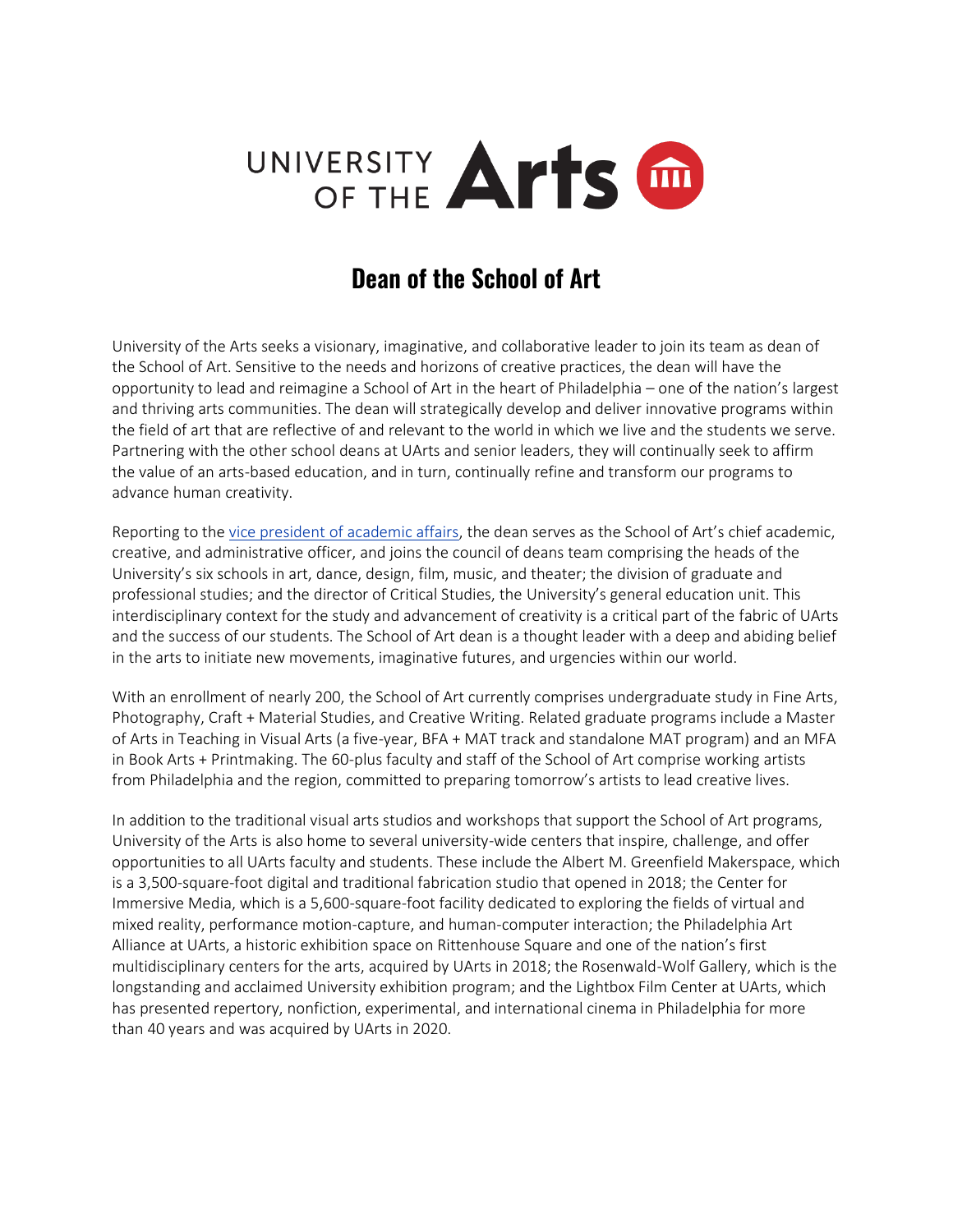The dean will lead the School of Art in alignment to the University's mission in the following ways:

- Advance the work of the School through building and maintaining academic programs of excellence that best serve our students and support the interdisciplinary fabric of the University
- Maintain and support best practices for the continual assessment of those academic programs and strategic initiatives to ensure their continued success and strength
- Inspire, challenge, and motivate students, faculty, and staff
- Ensure transparency and openness within School procedures and communications
- Foster a culture of collaboration within and across programs
- Lead the School in both creative and scholarly research relative to the field of art
- Serve as a thought leader of the University, serving on President's Council, Council of Deans, and other committees
- Lead and oversee the recruitment, retention, growth, mentorship, and continual evaluation of faculty
- Build a culture of inclusion among our students, as well as within the teaching practices and hiring of faculty
- Leverage existing resources through the strategic management of the School's budget
- Demonstrate knowledge of and interest in University academic programs outside of the School of Art, both undergraduate and graduate, as well as the activities of centers
- In coordination with the offices of Advancement, the Provost, and the President, develop an advancement strategy for the continued growth and support of the School
- Support program directors' collaborations with constituents across campus, to continually work toward the University's recruitment, retention, and alumni relations goals

The above statements are intended to describe the general nature and level of work performed by the incumbent; they do not purport to describe all functions. Incumbent may be assigned other duties, and the essential functions may change from time to time as necessary.

#### **EXPERIENCE**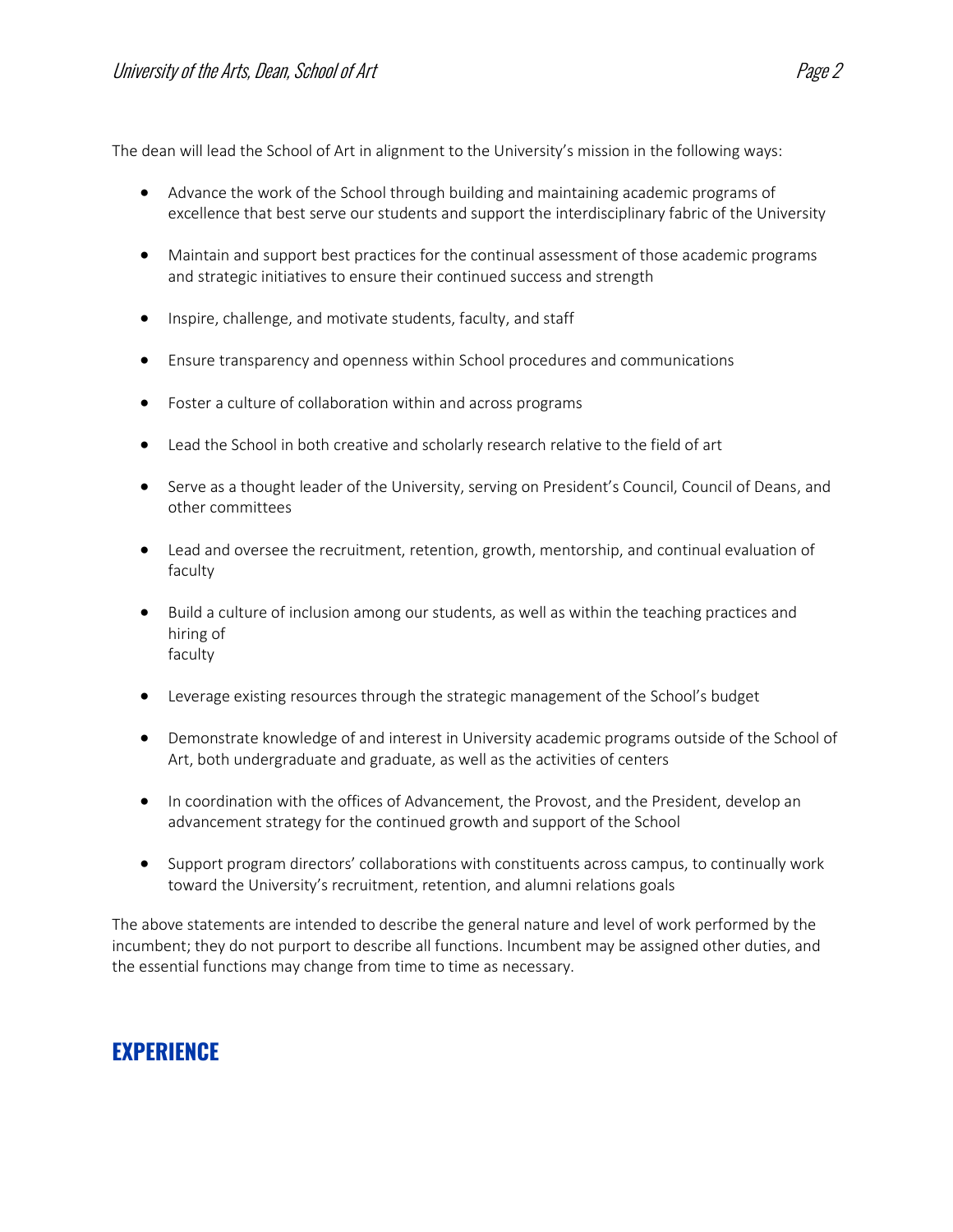Significant experience and successful accomplishment as a leader in higher education or of a major arts or cultural center is required. Prior experience as a faculty member, program chair, or director of a major center is expected. An active creative practice as a visual artist, writer, or creative scholar with demonstrated contributions to one's field is expected. The next dean will be a tireless advocate for the arts, able to articulate compellingly the value and relevance of arts education to a wide range of audiences.

The University is particularly interested in reviewing applications from candidates whose identities and/or professional work intersect with or address historically marginalized communities.

Exceptional experience may be considered in lieu of a terminal degree.

### **DESIRED COMPETENCIES, KNOWLEDGE, SKILLS & ABILIITES**

The next dean will possess many of the following qualifications and experiences, particularly exhibiting:

- Extensive knowledge of visual arts and emergent pedagogical practices in the field and demonstrated expertise in a creative practice
- Demonstrated investment in advancing diversity, equity, and inclusion
- Possession of an insatiable curiosity
- Proactive commitment to leadership that inspires others with compelling vision, cultivating an expanding community of respect and collaboration
- Direct and transparent communication style, capable of building trust and rapport with a broad array of faculty, students, staff, and alumni
- Record as devoted mentor, constantly seeking ways to further enable others to excel
- Administrative prowess including effectively managing one's own time and the time of others, as well as demonstrated capacity for managing resources through detailed budget oversight
- Ability to adapt to changing work environments, work priorities, and organizational needs